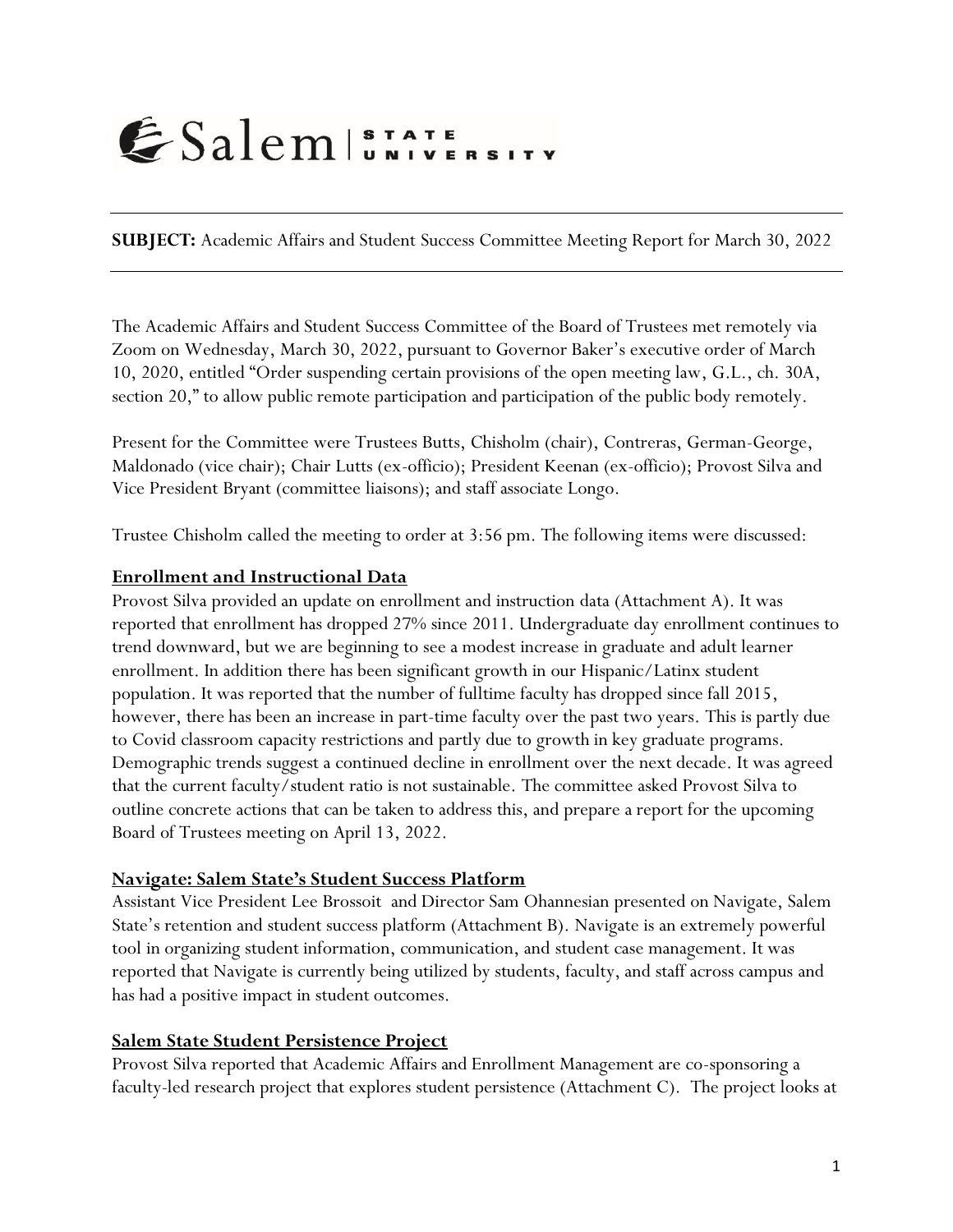activities that students engage not just academically but also things such as dining hall usage, library usage, clipper card usage, club participation, etc., and their relationship to student success. Professors von Seekamm (economics), Chatterjee (psychology), Tang (marketing and decision sciences), and Colina (marketing and decision sciences) are working to create model that will help predict behaviors in which successful students engage.

There being no further business to come before the committee and upon a motion made duly by Trustee Contreras and seconded by Trustee Butts it was unanimously:

# **VOTED: To adjourn the meeting at 4:50 pm.**

| Voting in the affirmative: | Butts, Chisholm (chair), Contreras, German-George, |
|----------------------------|----------------------------------------------------|
|                            | Maldonado                                          |

Voting against: None

Prepared by: D. Longo, staff associate, marketing and communication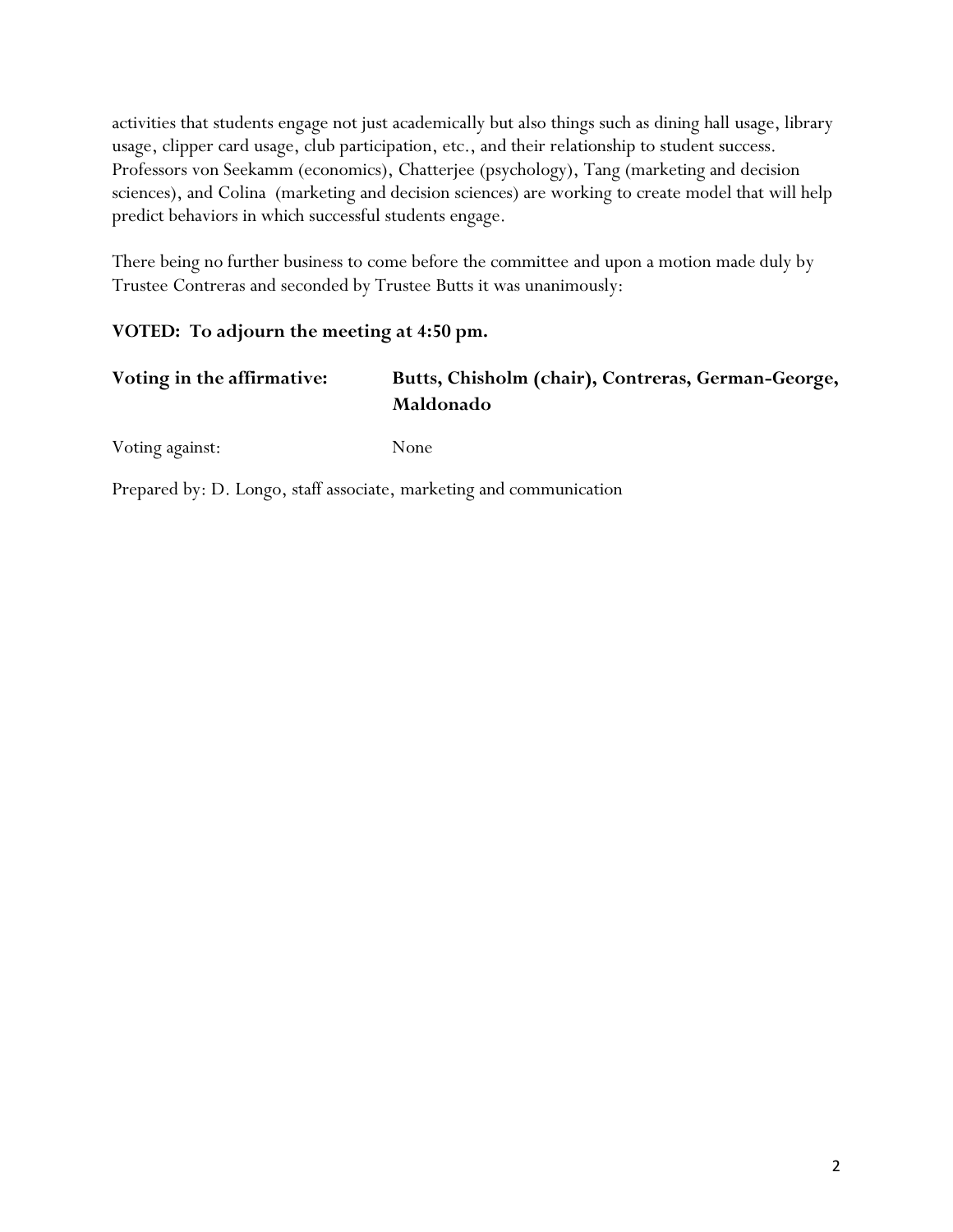#### **Attachment A**



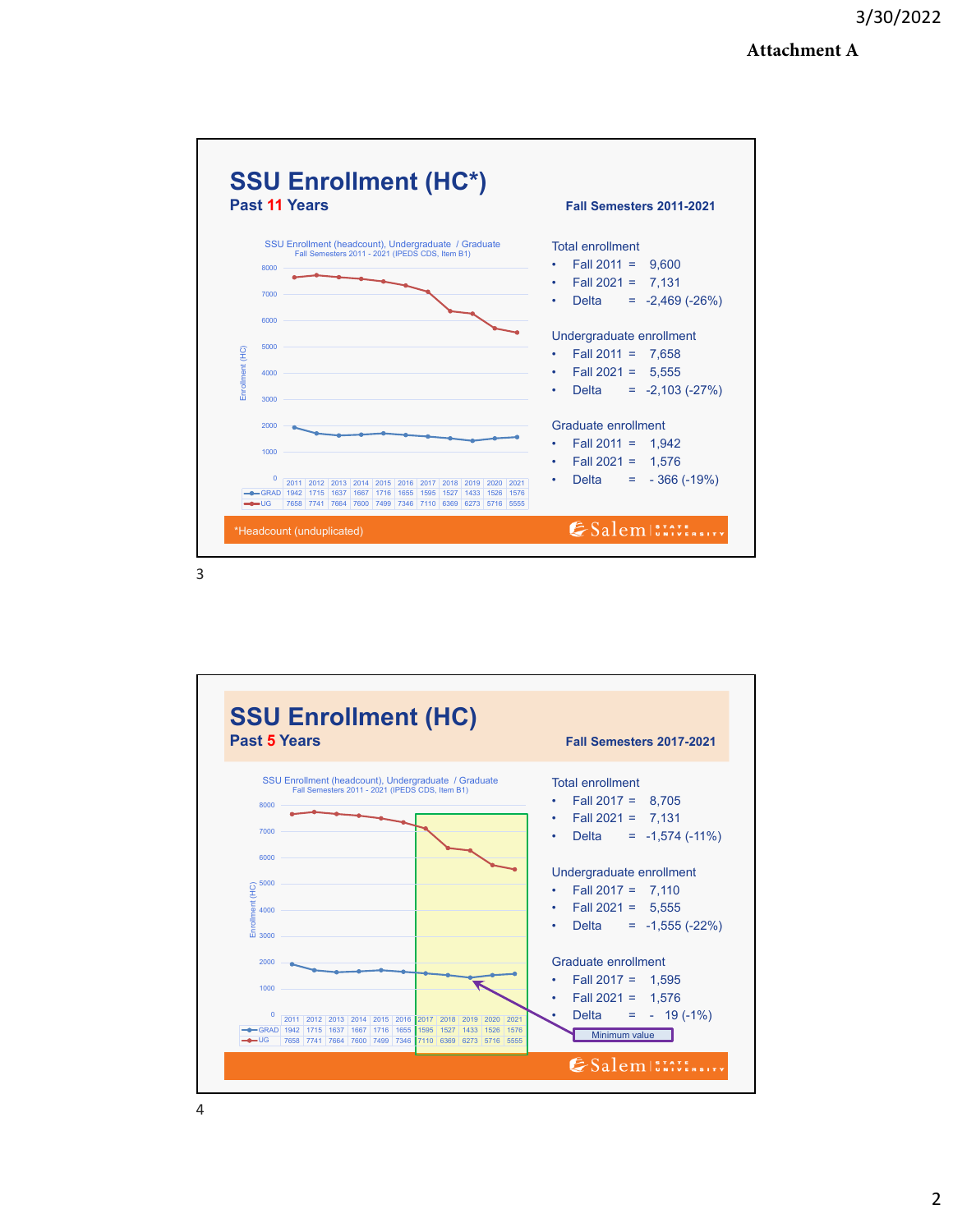

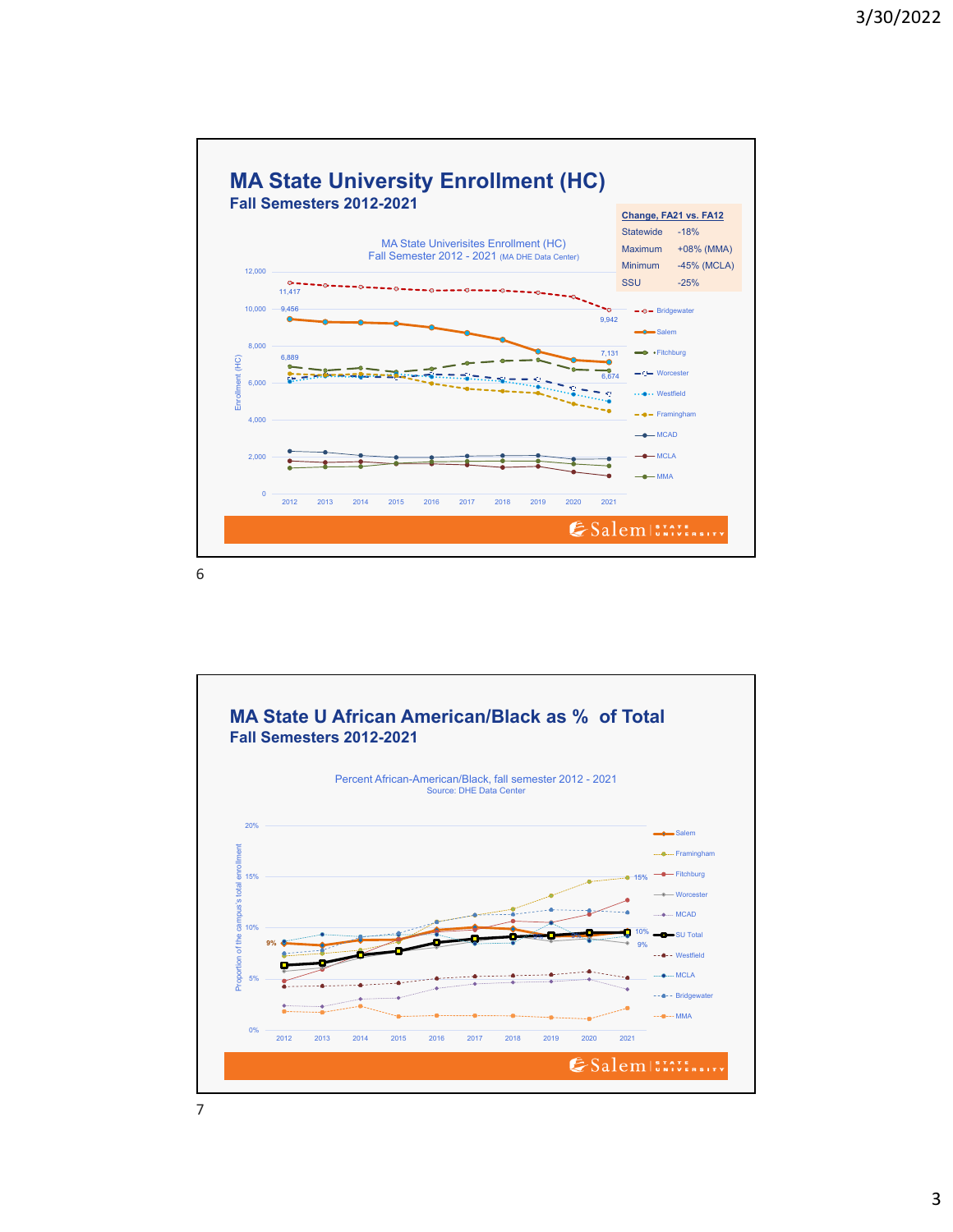

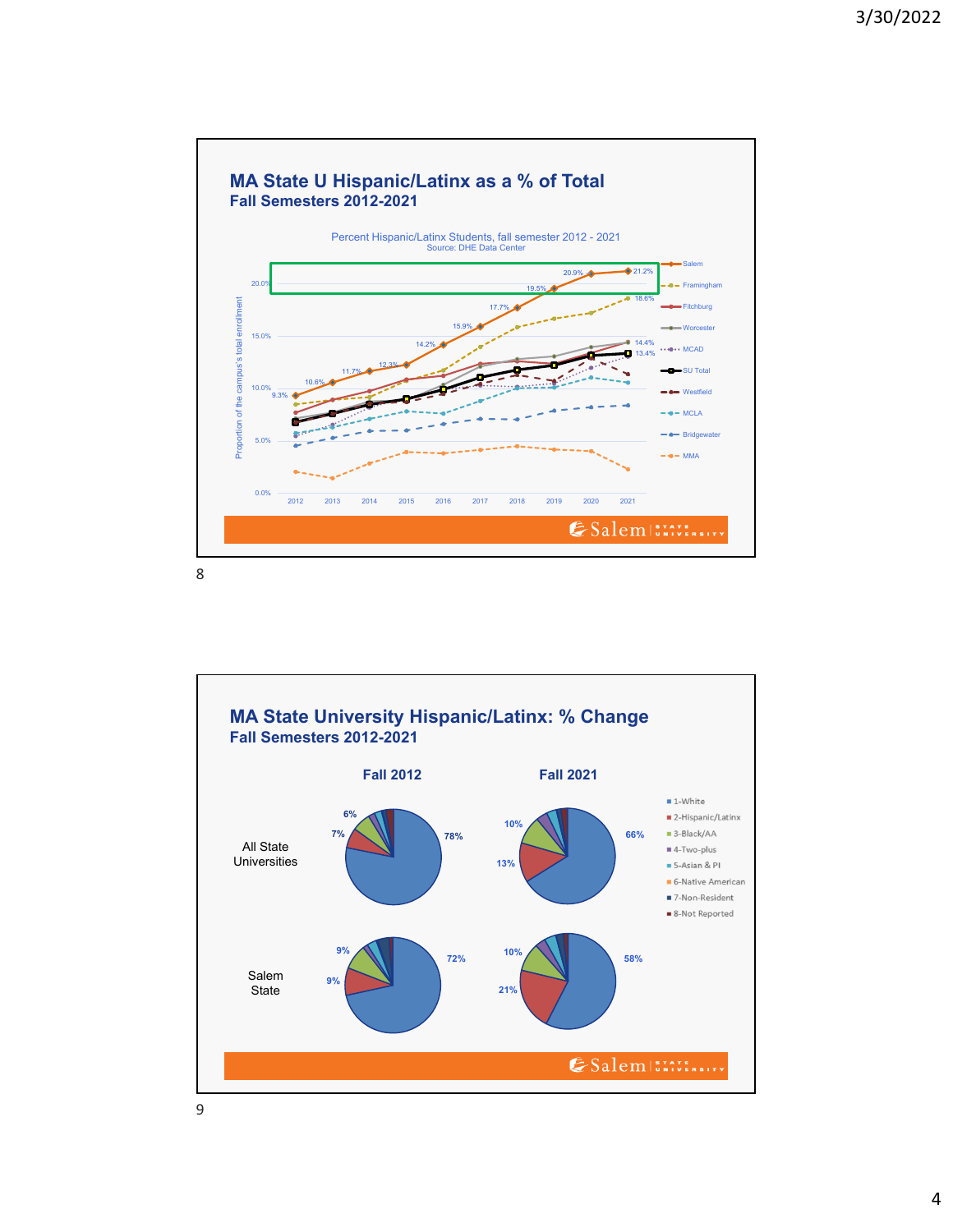

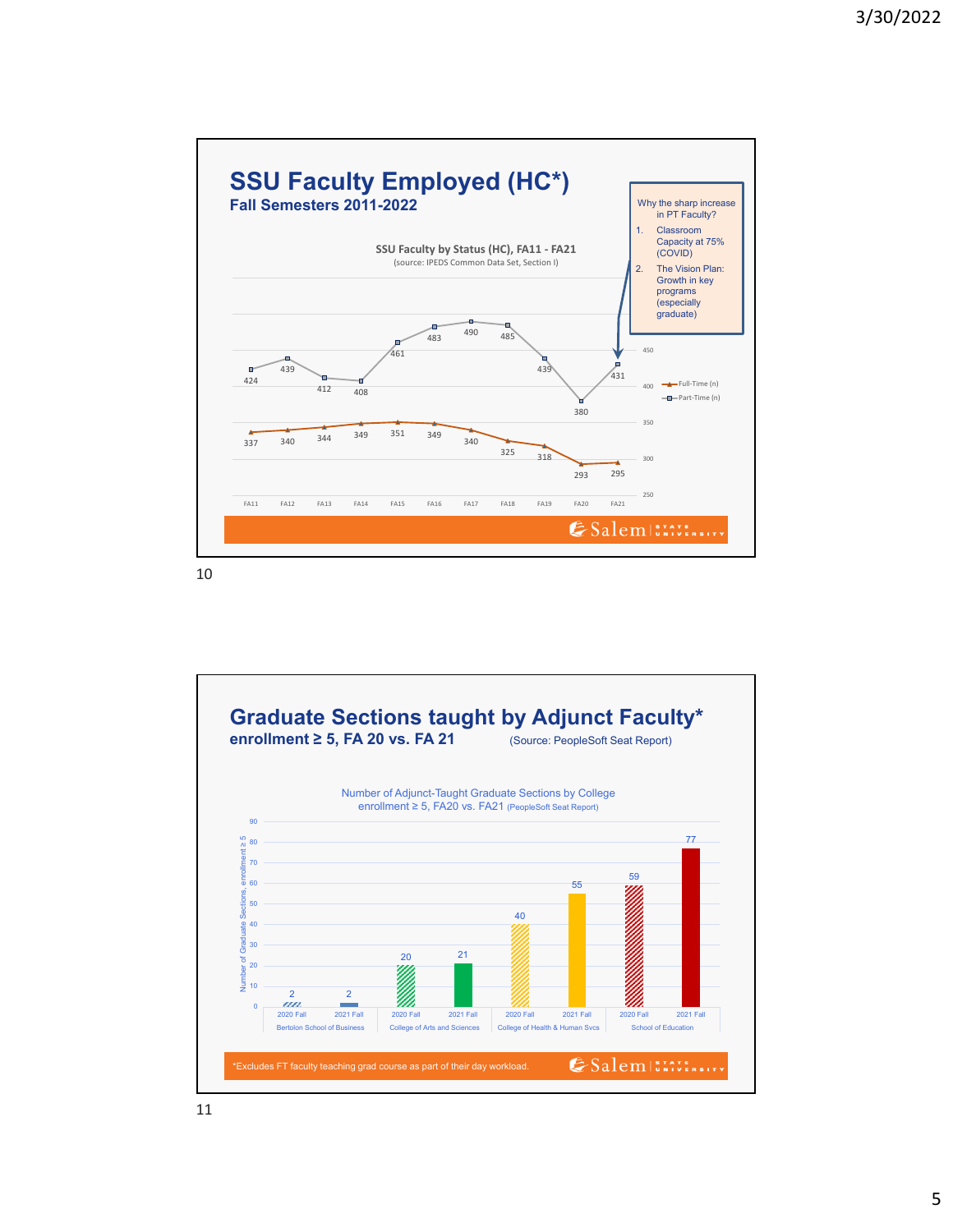



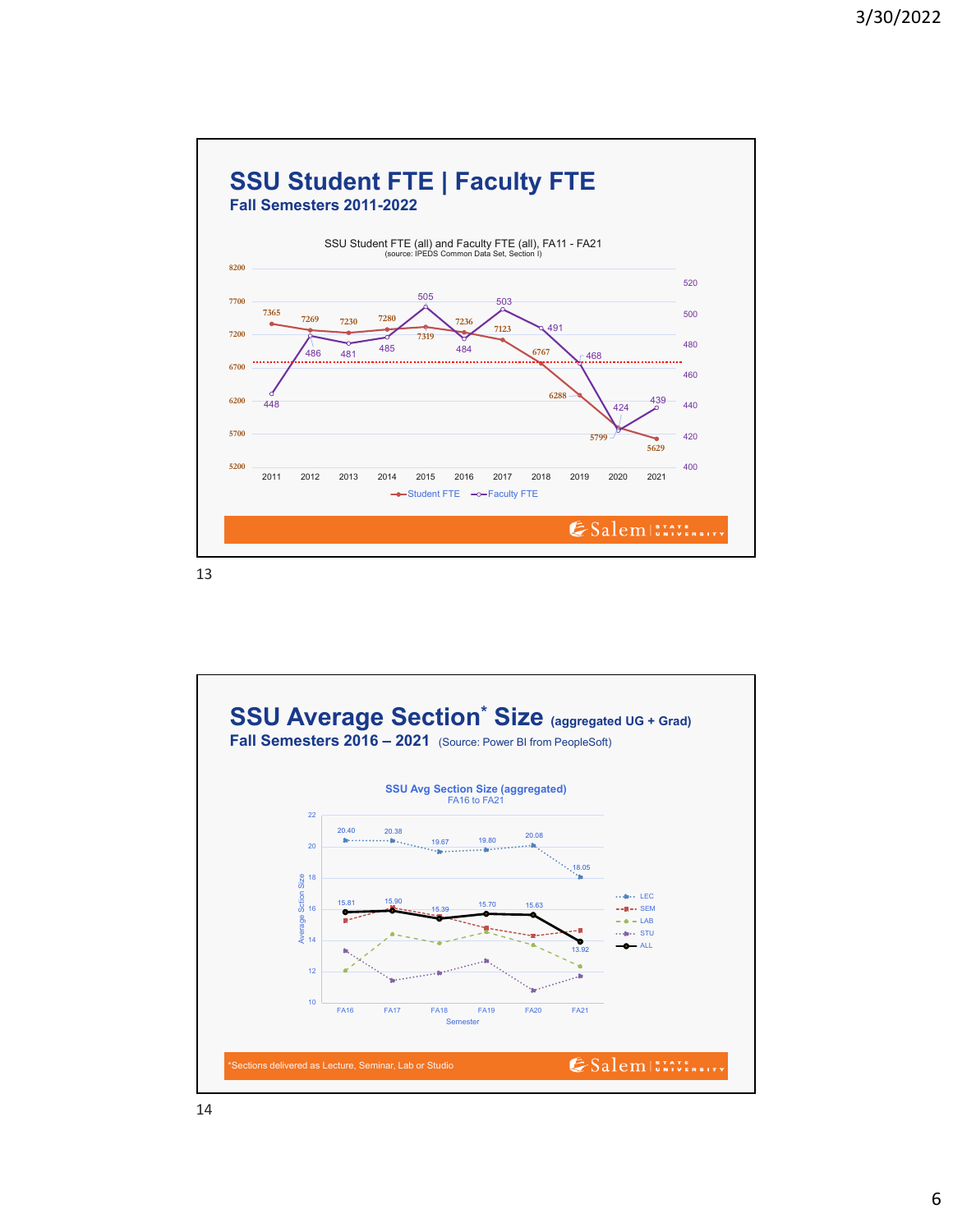

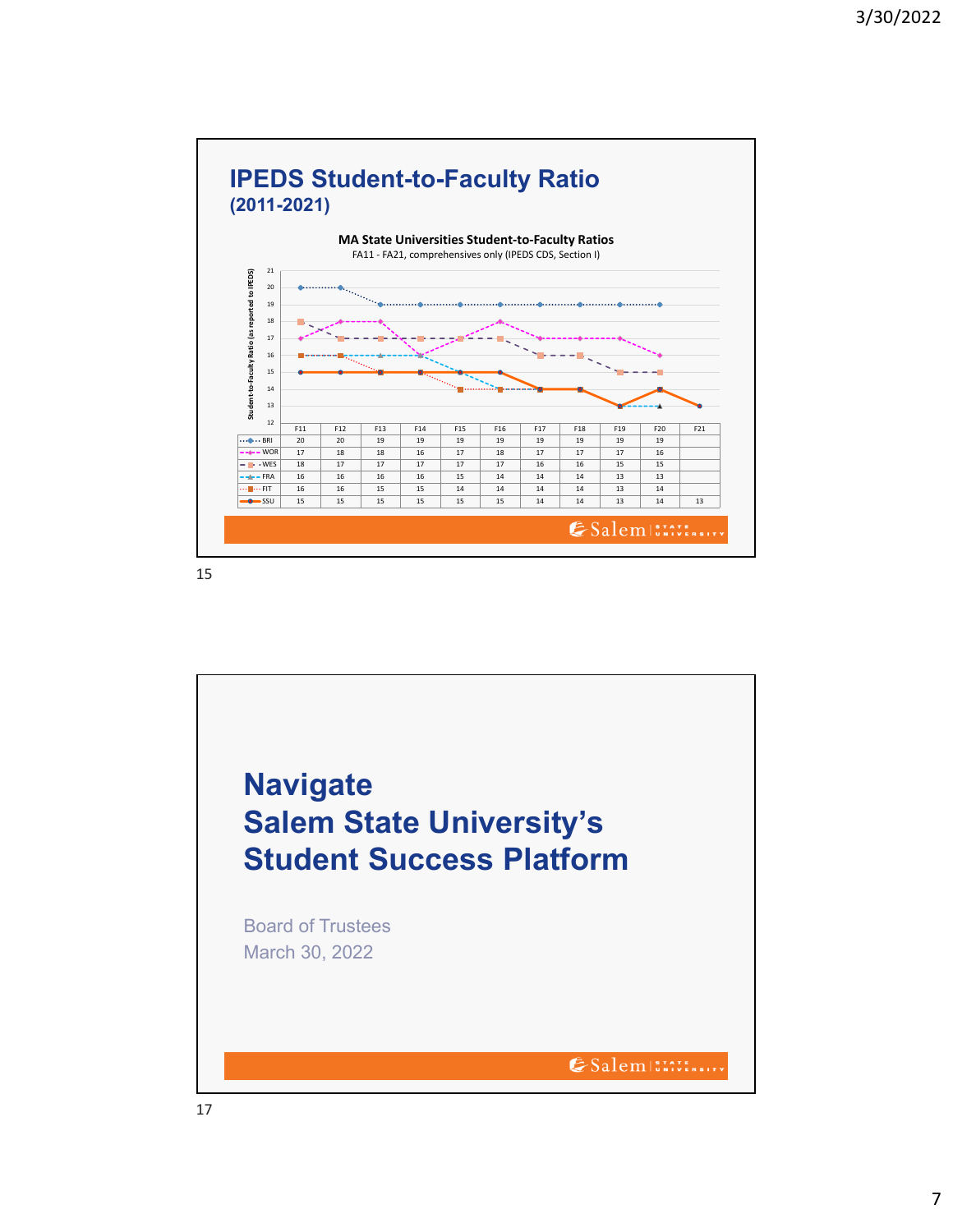## **Attachment B**



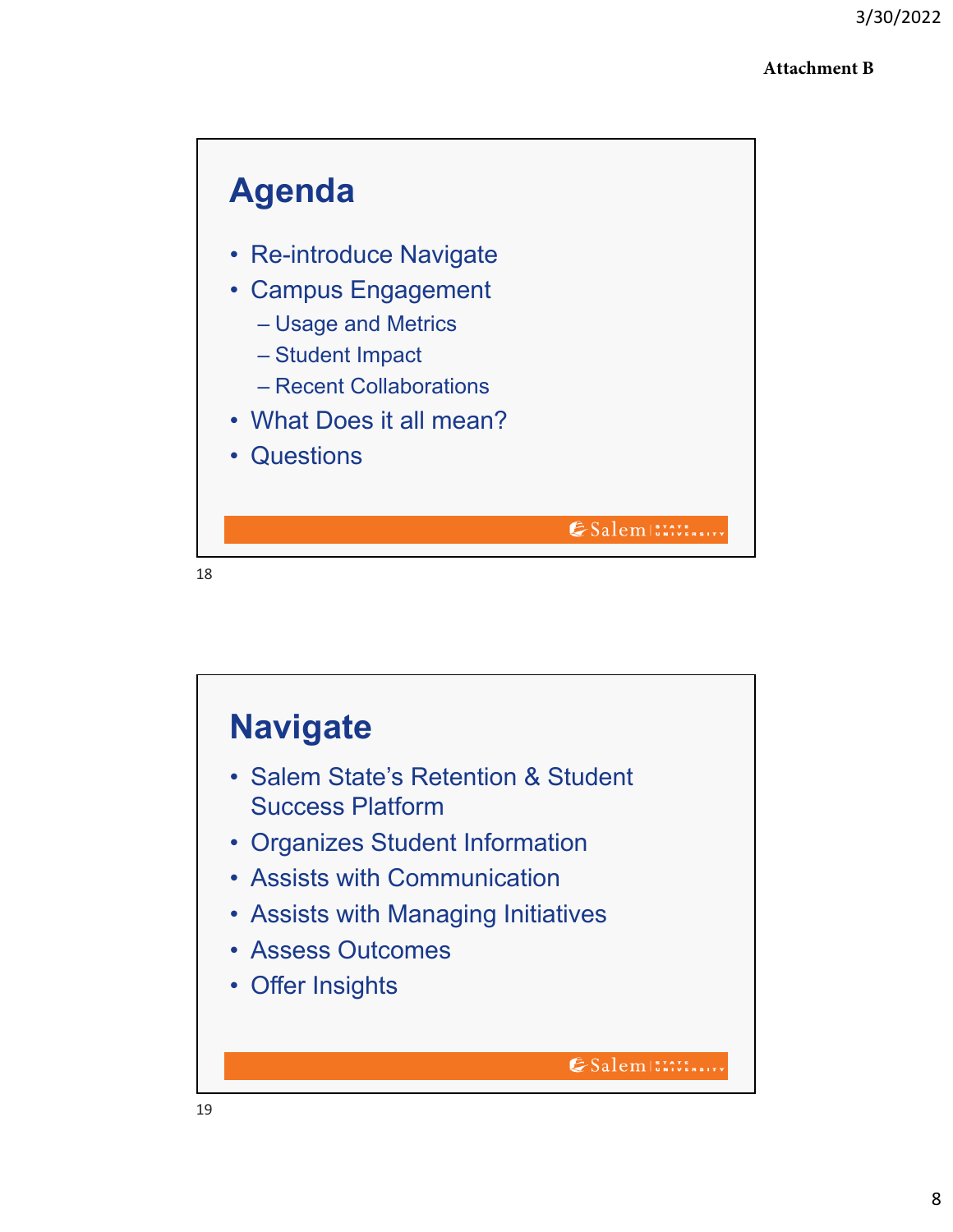|  |  |  | <b>Usage at a Glance - Metrics</b> |
|--|--|--|------------------------------------|
|--|--|--|------------------------------------|

|                               | 2019-2020 | 2020-2021 | <b>Difference</b> |
|-------------------------------|-----------|-----------|-------------------|
| Alerts & Cases                | 5,762     | 8,290     | $43\%$ 1          |
| <b>Progress Reports</b>       | 23,808    | 26,053    | $9\%$ 1           |
| Appointments & Interactions   | 58,450    | 68,037    | 16% 1             |
| <b>Navigate Student Usage</b> | 45%       | 61%       | $35\%$            |

ESalem STATE BITY

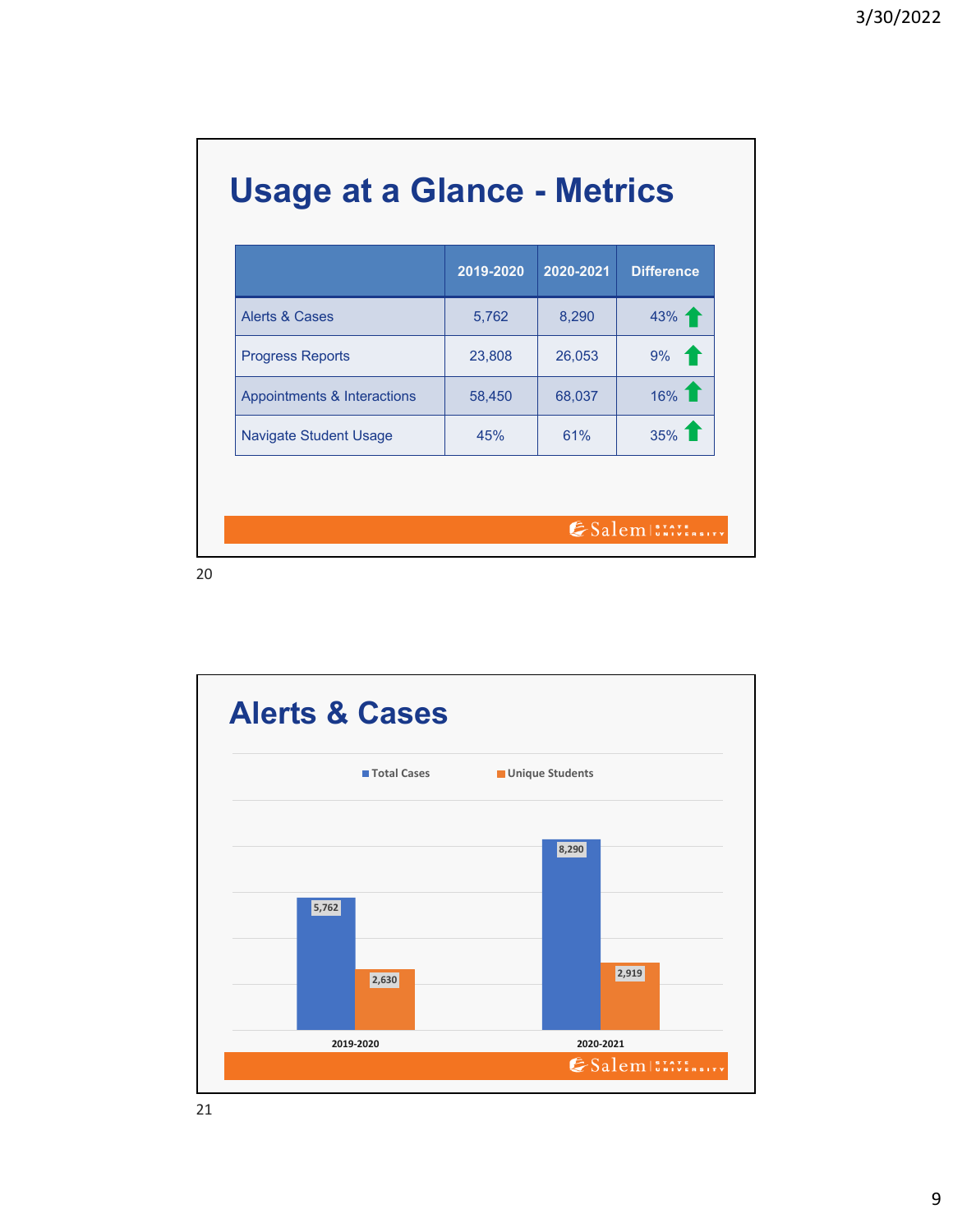

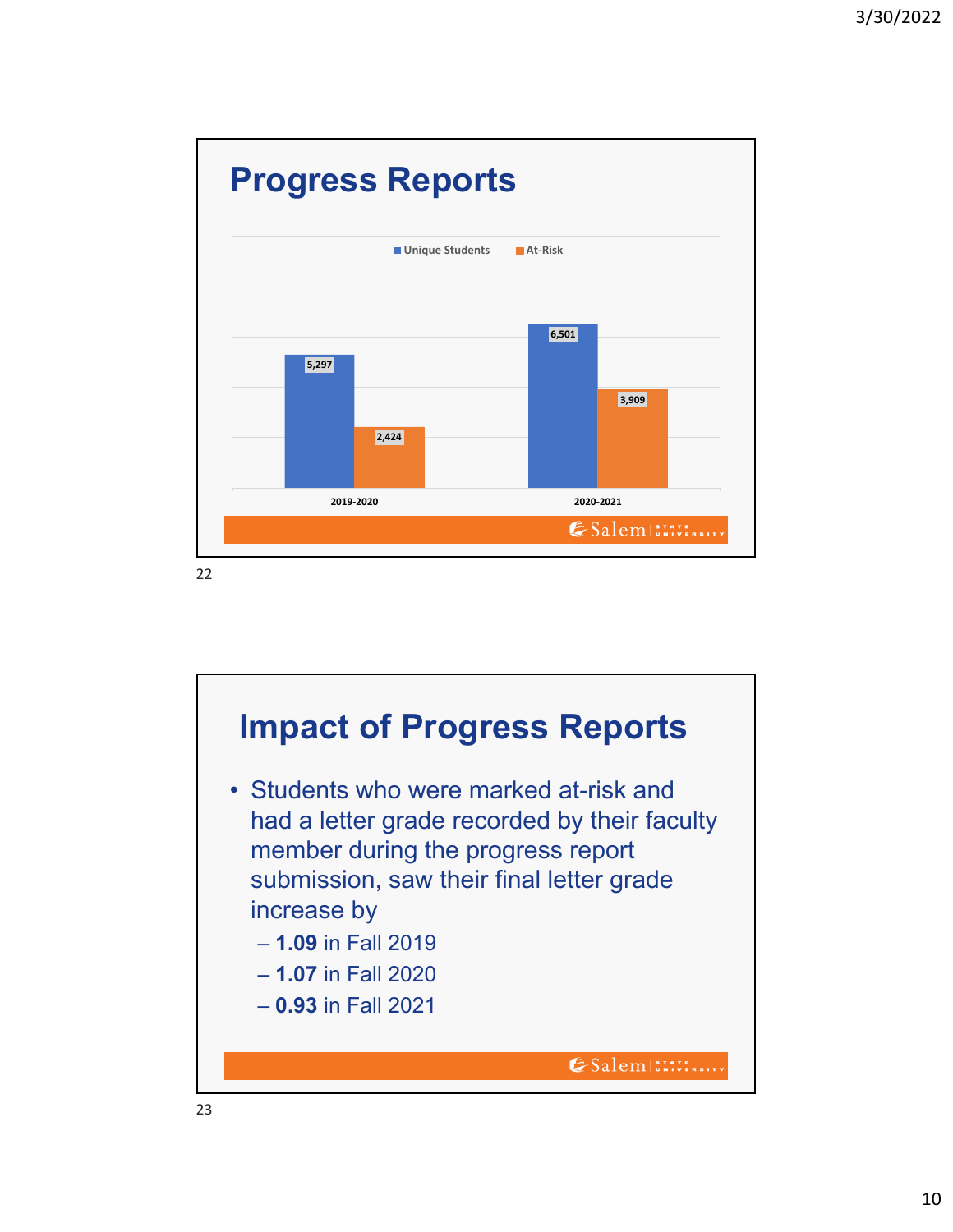

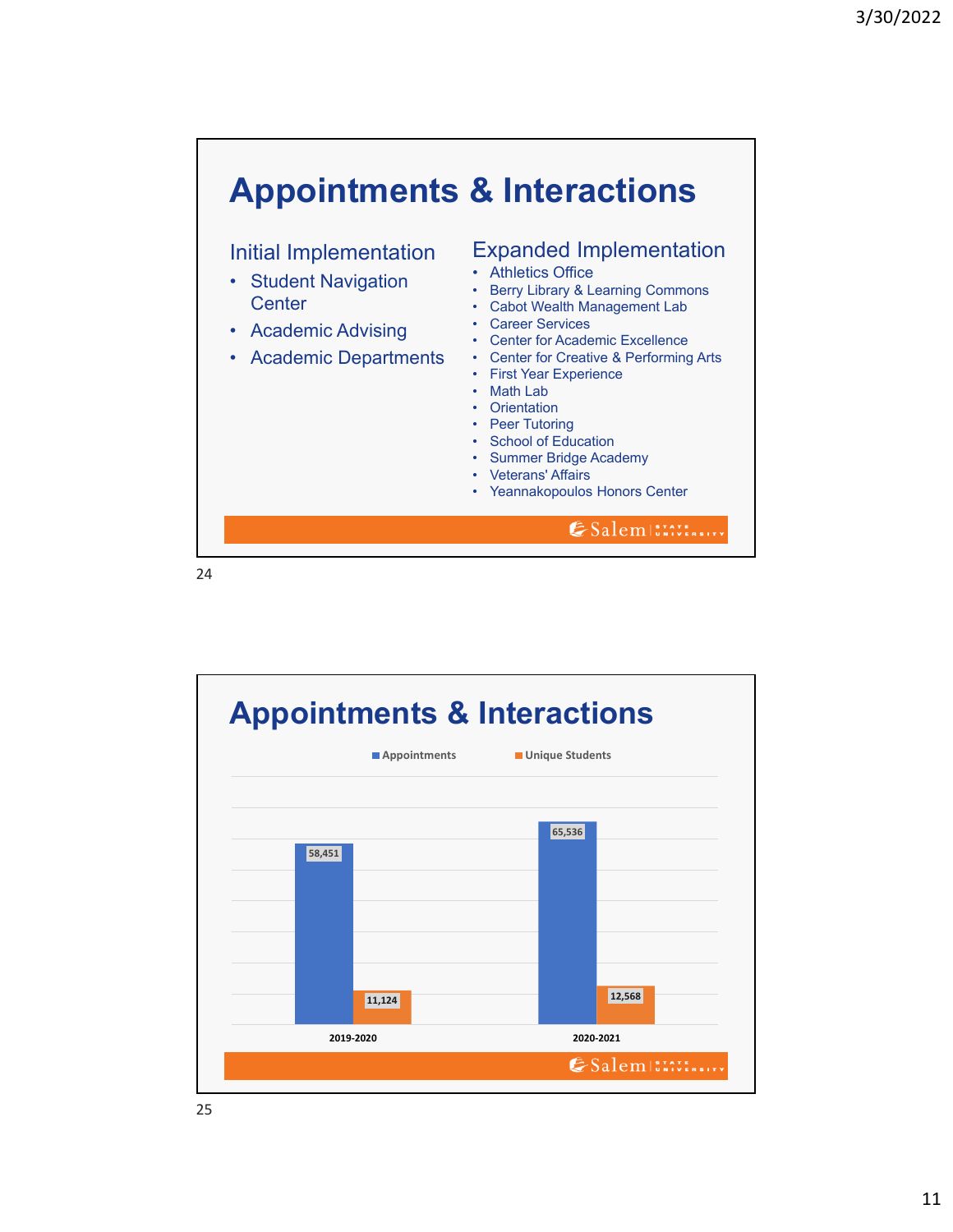

| <b>Degree Seeking</b>   | <b>Fall 2020</b> | <b>Fall 2021</b> |
|-------------------------|------------------|------------------|
| <b>Total University</b> | 48%              | 75%              |
| <b>Undergraduates</b>   | 48%              | 83%              |
| <b>First Years</b>      | 54%              | 96%              |
| Sophomores              | 89%              | 94%              |
| <b>Juniors</b>          | 59%              | 83%              |
| <b>Seniors</b>          | 42%              | 75%              |
| <b>Graduates</b>        | 26%              | 42%              |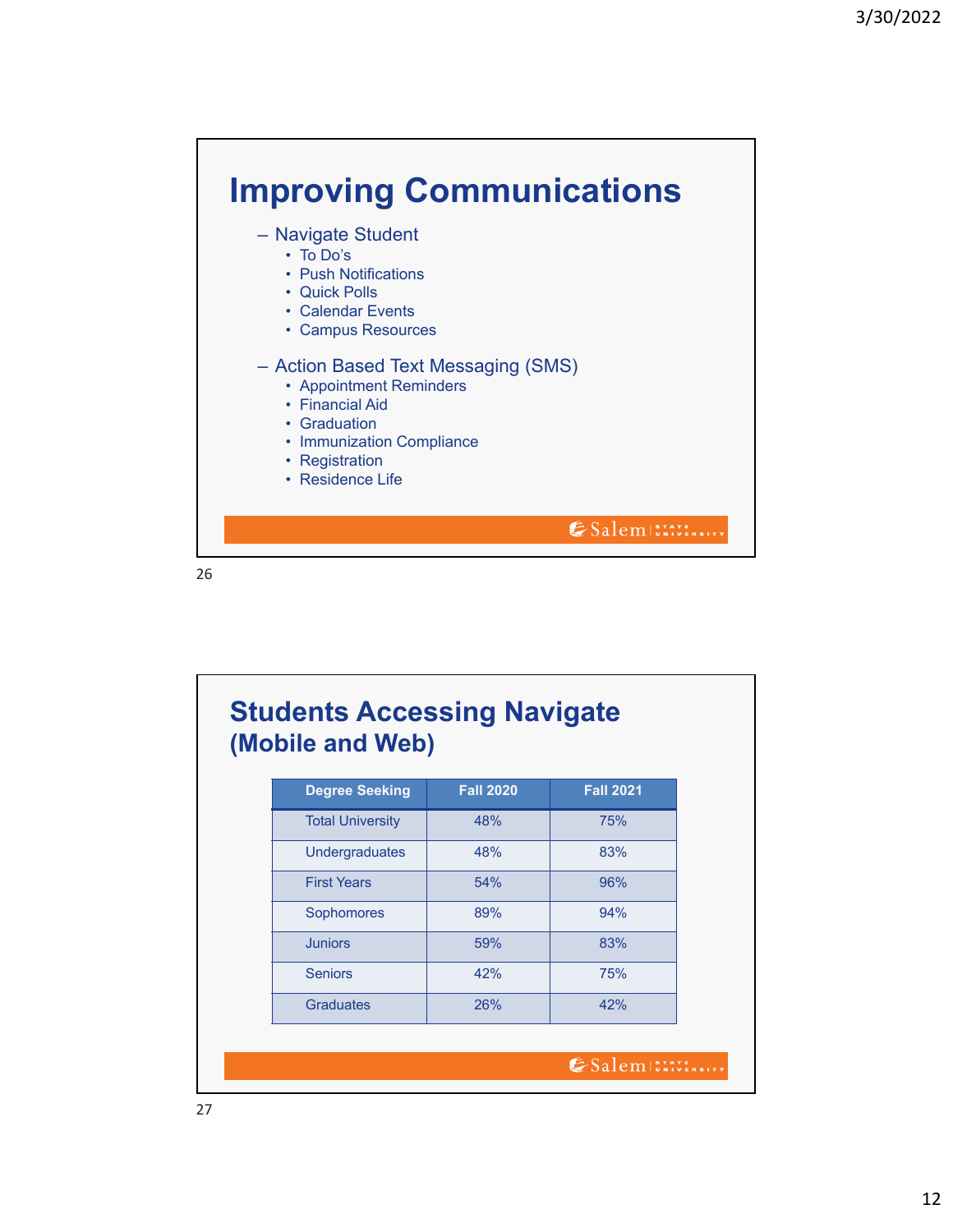